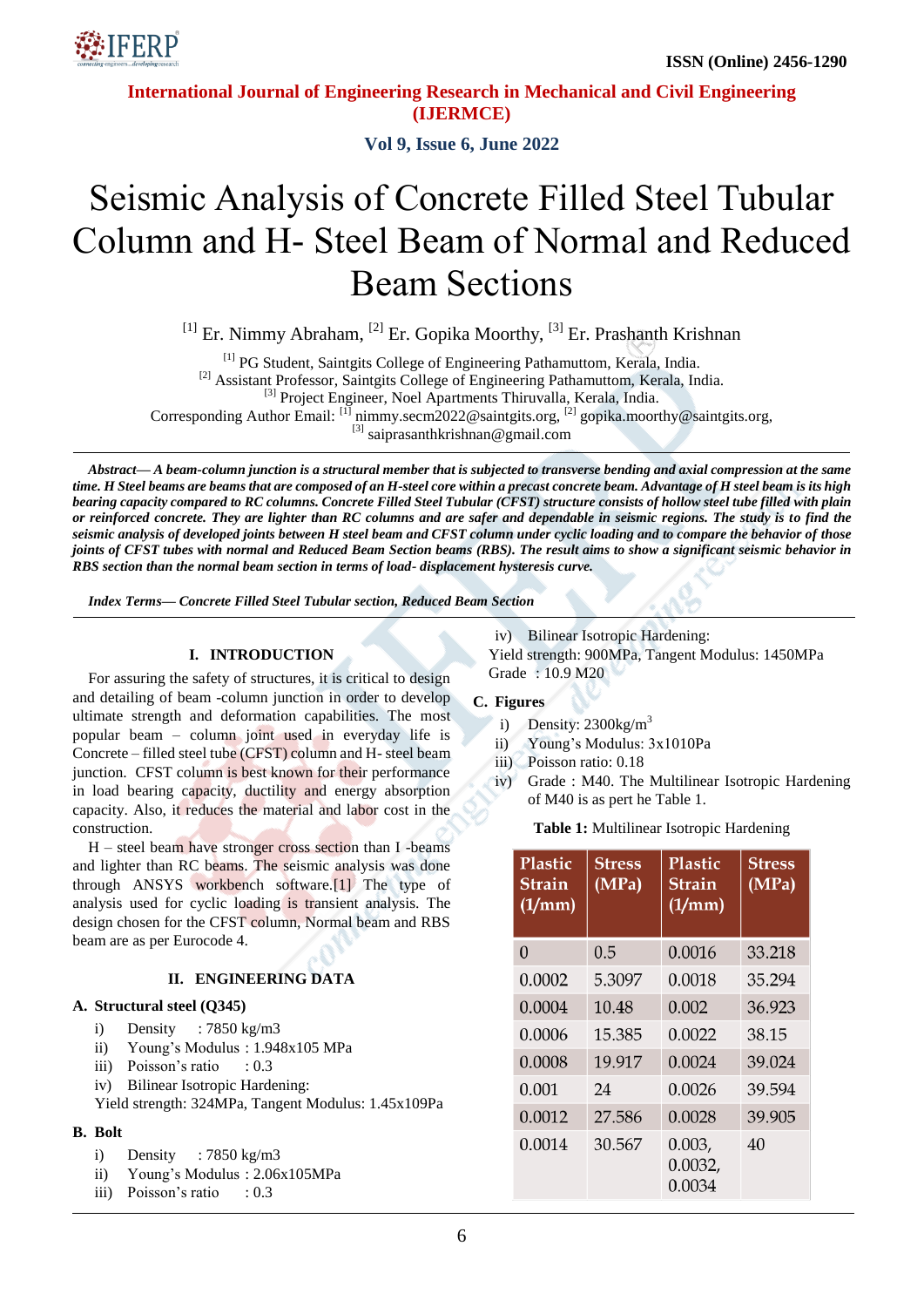

## **International Journal of Engineering Research in Mechanical and Civil Engineering (IJERMCE)**

## **Vol 9, Issue 6, June 2022**

#### **III. ANALYSIS SETTINGS**

As per the Eurocode 4, the length of steel beam was 1360mm. Height of CFST column was[2] 1000mm. Cross sections of square hollow CFST column and H- shaped steel beam were 250mm x 250mm x 6mm and 300mm x 150mm x6.5mm x 9mm respectively as per the figure 1.



**Figure 1:** Geometry of the normal structure

For a time step of 32 seconds, Maximum cyclic displacement is 80mm at the beam. A pretensioning force of  $1.55x10<sup>5</sup>$  N was applied on one end of the bolts. An axial force of 3000kN[4] was applied on the top and remote displacements were distributed on top and bottom sides of columns.

Second beam chosen was Reduced Beam Section (RBS). A radius of 15mm ,30mm,[6] 35mm was inserted in the centre of beam. 372mm was taken on both sides away from the centre of beam. The geometry of RBS beam and CFST column is shown in figure 2.



SQUARE CFST COLUMN - RBS H-<br>STEEL BEAM

**Figure 2:** Framework of RBS – CFST structure

# **IV. RESULTS**

The yield stress is the minimum stress where the material starts to deform. The ultimate stress is the maximum stress before the material fails. The failure stress is 0.87 times the ultimate stress where 0.87 is the Factor of Safety (FoS).

The maximum yield displacement attained was 28.46mm from a yield stress of [3]75.423kN. The ultimate and failure stress were 123.17kN and 104.72kN respectively and the ultimate and failure displacement are 61.6 mm and 51.68mm respectively (figure 4). The total deformation of normal structure is as shown in the figure 3.



**Figure 3:** Total deformation of Normal structure





A comparative study of radius 15mm, 30mm and 35mm RBS beams along with the CFST column was done on cyclic loading. The RBS structure of radius 35mm showed the higher yield stress,[5] ultimate stress and yield stress than the normal structure. There were no significance change observed from the other lower radius of RBS beam (table 2).